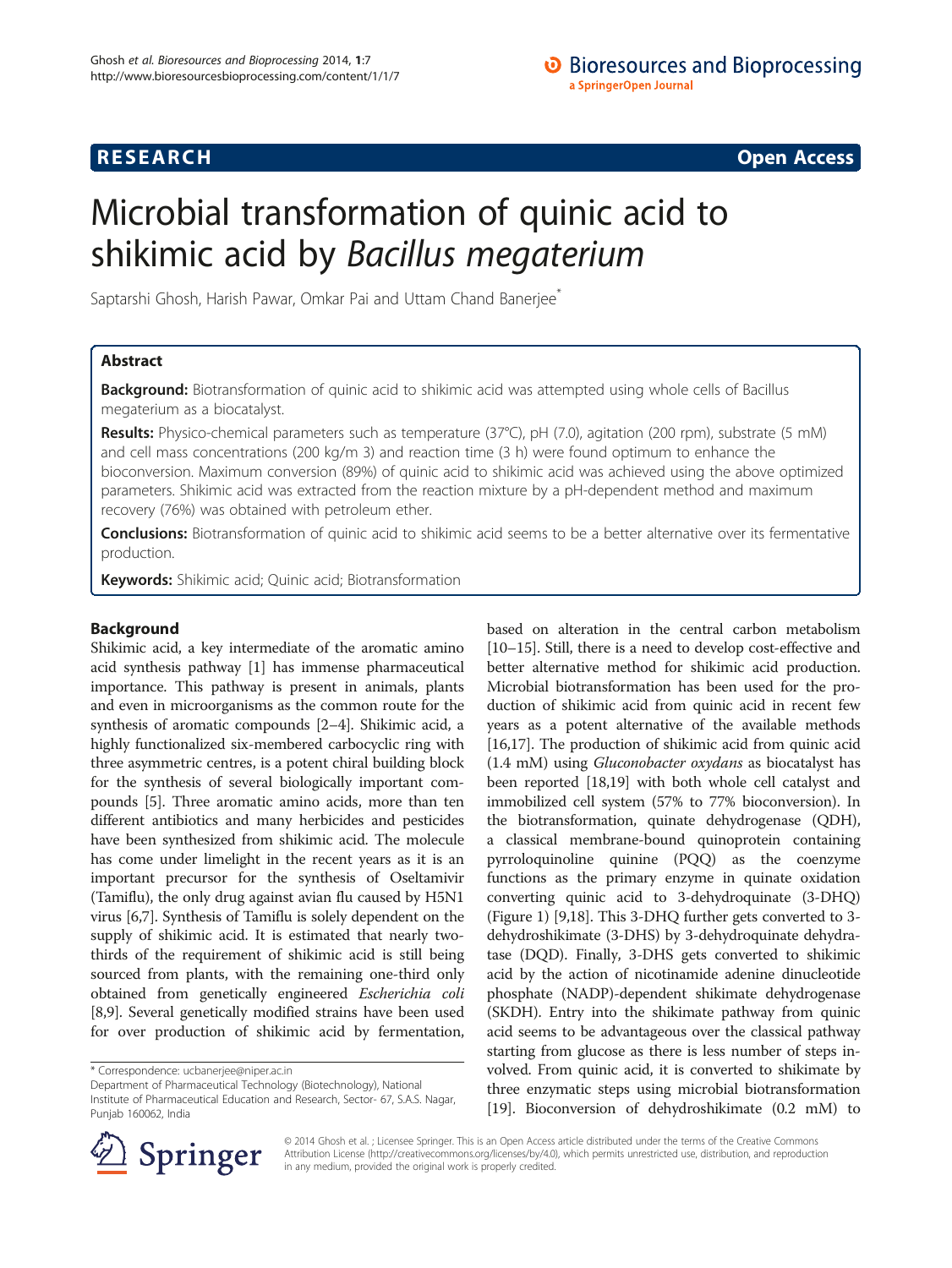<span id="page-1-0"></span>

shikimate using purified shikimate dehydrogenase with 100% yield was also reported in literature [[20\]](#page-5-0). In this study, whole cells of Bacillus megaterium MTCC 428 were used as biocatalyst for the transformation of quinic acid to shikimic acid. Various physico-chemical parameters of the biochemical reaction were optimized to enhance the yield of shikimic acid.

# Material and methods

#### **Materials**

Quinic acid, shikimic acid and dehydroshikimic acid were obtained from Sigma Aldrich chemical company (Milawukee, WI, USA). Growth media components were purchased from Hi-Media Inc. (Mumbai, India). All other chemicals were of analytical grade.

#### Microorganisms and culture conditions

Bacillus megaterium MTCC 428 was obtained from Microbial Type Culture Collection, Institute of Microbial Technology, Chandigarh, India. The organism was cultured at 37°C in modified nutrient broth (NB) medium (pH 7.0) for 24 h. The media components were as follows (kg/m3 ): peptone 10, beef extract 1.5, yeast extract 1.5, and glucose 10.

# Biocatalyst preparation

The strain was revived from glycerol stock and grown in a 20 mL medium and transferred (5%,  $v/v$ ) to 100 mL production medium at 37°C (200 rpm) in an incubator shaker (Kuhner shaker, Germany). After 24 h, cells were harvested by centrifugation at  $10,000 \times g$  (Sigma 6 K15, GmbH, Germany). Cells were thoroughly washed with 100 mM phosphate buffer (pH 7.0), and resuspended in the same buffer with a cell concentration of 100 kg/m<sup>3</sup> and used for the biotransformation reaction.

# Optimization of biotransformation parameters

Various physico-chemical parameters for the biotransformation of quinic acid to shikimic acid were optimized in 5 mL reaction mixture by varying one parameter at a time. Temperature was varied between 25°C to 45°C and pH values were adjusted between pH 4.0 to 9.0. An increased substrate concentration (2 to 20 mM) in the reaction mixture was used. The cell mass concentration was varied between  $100$  to  $400 \text{ kg/m}^3$ . To optimize the cofactor recycling, different glucose concentrations (0.05 to 0.4 M) were used in the reaction mixture. The effect of reaction time on the yield of shikimic acid was observed by carrying out the reaction up to 6 h.

# Analytical methods

# High-performance liquid chromatography

An analytical HPLC method was developed using highperformance liquid chromatography system (Shimadzu 10 AD VP, Kyoto, Japan). Shikimic acid was analyzed on an Alltech OA-2000 organic acid column  $(100 \times 6.5 \text{ mm})$ 6.5 μm) (Grace Davison Discovery Science, Deerfield, IL, USA) using 2.5 mM  $H_2SO_4$  as mobile phase at a flow rate of 0.3 mL/min and detected at 215 nm by UV detector. A standard curve of shikimic acid was made to quantify the biotransformation.

# LC-MS analysis

Reaction mixture was analyzed by LC-MS (Model: LTQ-XL, Thermo Scientific, USA) to further confirm the product formation. Alltech OA-2000 organic acid column  $(100 \times 6.5$  mm, 6.5 μm) (Grace Davison Discovery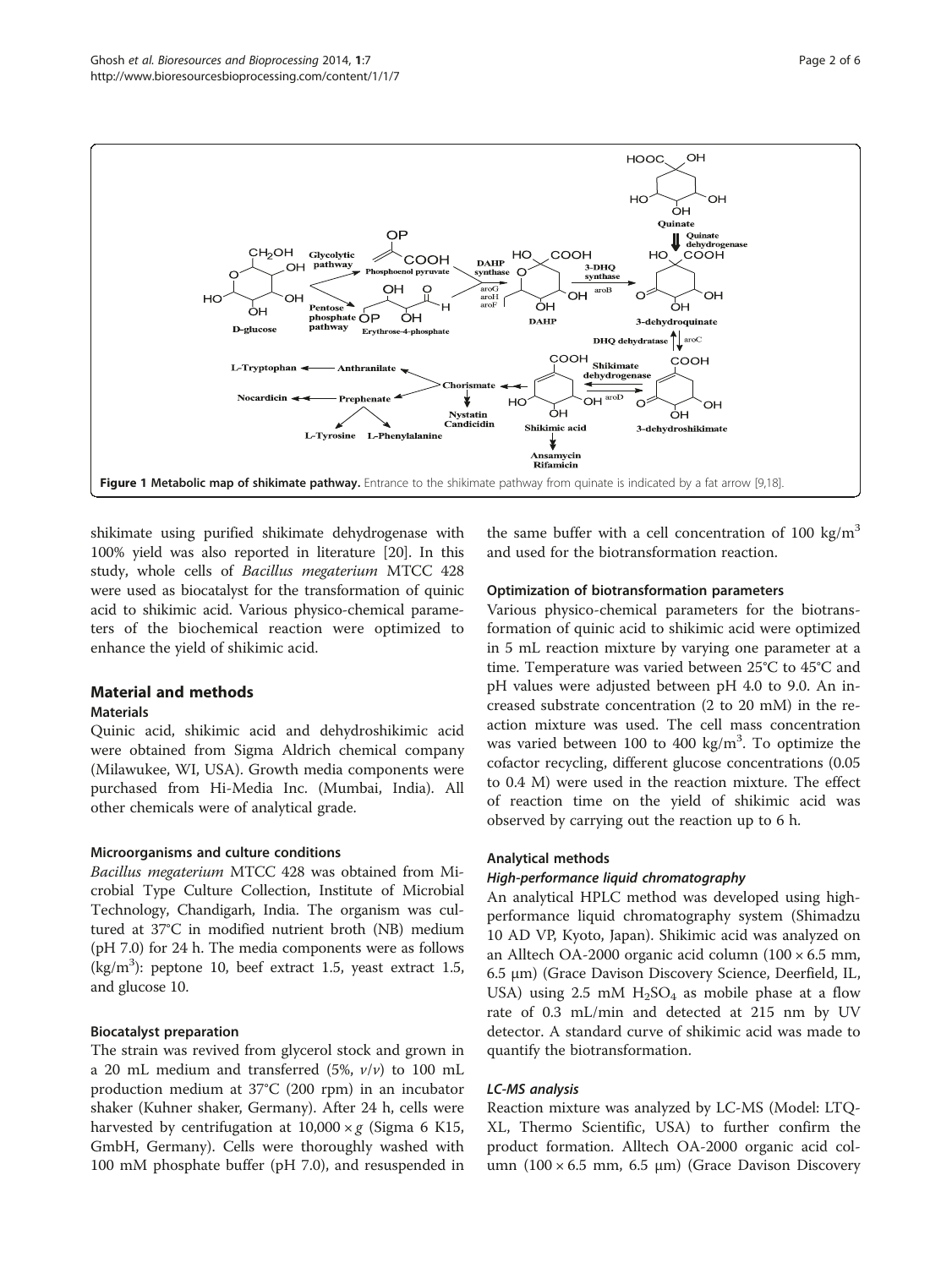Science, Deerfield, IL, USA) was used with 5 mM formic acid as mobile phase at a flow rate of 0.5 mL/min and detected by UV detector at 215 nm.

#### MALDI-TOF analysis

Samples were analyzed in MALDI-TOF/TOF mass spectrometer (Bruker Ultraflex-TOF/TOF, Madison, WI, USA) for detecting the molecular mass of the product. After the reaction, sample was extracted by petroleum ether with pH adjustment and dried under vacuum. The dried sample was solubilized in methanol and used for the analysis.

#### NMR analysis

After the completion of the reaction, the mixture was extracted with petroleum ether by pH adjustment and dried under vacuum. The dried sample was solubilized in DMSO and  ${}^{1}H$  NMR and  ${}^{13}C$  NMR spectra were obtained with Bruker AVANCE 400 MHz  $(^1H$  400 and  $^{13}C$ 100 MHz). Chemical shifts were expressed in δ units relative to the tetramethylsilane (TMS) signal as an internal reference in DMSO.

# Extraction of shikimic acid from reaction mixture

Being a highly polar compound, it is very hard to isolate shikimic acid from the reaction mixture by solvent extraction. Therefore, pH-dependent extraction method was selected where, at a particular pH, the compound gets deionized and it comes into the organic non-polar phase during solvent extraction. Before the extraction, the pH of the solution was adjusted to 4.48 and extracted with different solvents such as ethyl acetate, dichloromethane, n-butanol, petroleum ether, etc.

#### Results and discussion

# Biotransformation of quinic acid to shikimic acid using whole cells of B. megaterium

Quinic acid is converted to shikimic acid by two enzymatic systems in Gluconobacter oxydans, as reported by Adachi et al. [[19,20](#page-5-0)]. Along with the classical shikimate pathway, starting from glucose, quinic acid can also be a potential entry point with the formation of 3-dehydroquinate by the enzyme quinate dehydrogenase. The reaction was carried out with quinic acid as the substrate and whole cells of B. megaterium as the catalyst. The reaction conditions were as follows: quinic acid, 2.5 mM; cell mass concentration, 100 kg/m<sup>3</sup>; temperature, 30°C; mixing rate 200 rpm. Under the un-optimized conditions 42% conversion of quinic acid to shikimic acid was obtained (Additional file [1:](#page-5-0) Figure 1-4 of Supporting Information).

#### Optimization parameters

Various physico-chemical parameters for the biotransformation of quinic acid to shikimic acid using whole cells of B. megaterium were optimized.



# Effect of reaction time

To determine the effect of reaction time, the reaction mixture (5 mL) containing whole cells of B. megaterium (200 kg/m<sup>3</sup>), quinic acid (5 mM), and glucose (5%) was incubated at 30°C (200 rpm). Samples were taken at 1 h interval upto 6 h. It is evident from Figure 2 that maximum conversion took place in 3 h while it decreased with the incubation time (Additional file [1](#page-5-0): Figure 5 of Supporting Information). It might be due to the oxidation of shikimic acid to dehydroshikimate on long incubation. Hence, the subsequent experiments were carried out for 3 h only which is better than the previous reports of having 1.5 h as reaction time with 1.4 mM substrate [[19](#page-5-0)] and 5 h as reaction time with 0.2 mM substrate [[20](#page-5-0)].

# Effect of reaction temperature

To investigate the effect of reaction temperature, the reaction mixtures as mentioned above were incubated at various temperatures (20°C to 45°C). It is evident from Figure 3 that percentage conversion increased with the increase of incubation temperature and maximum

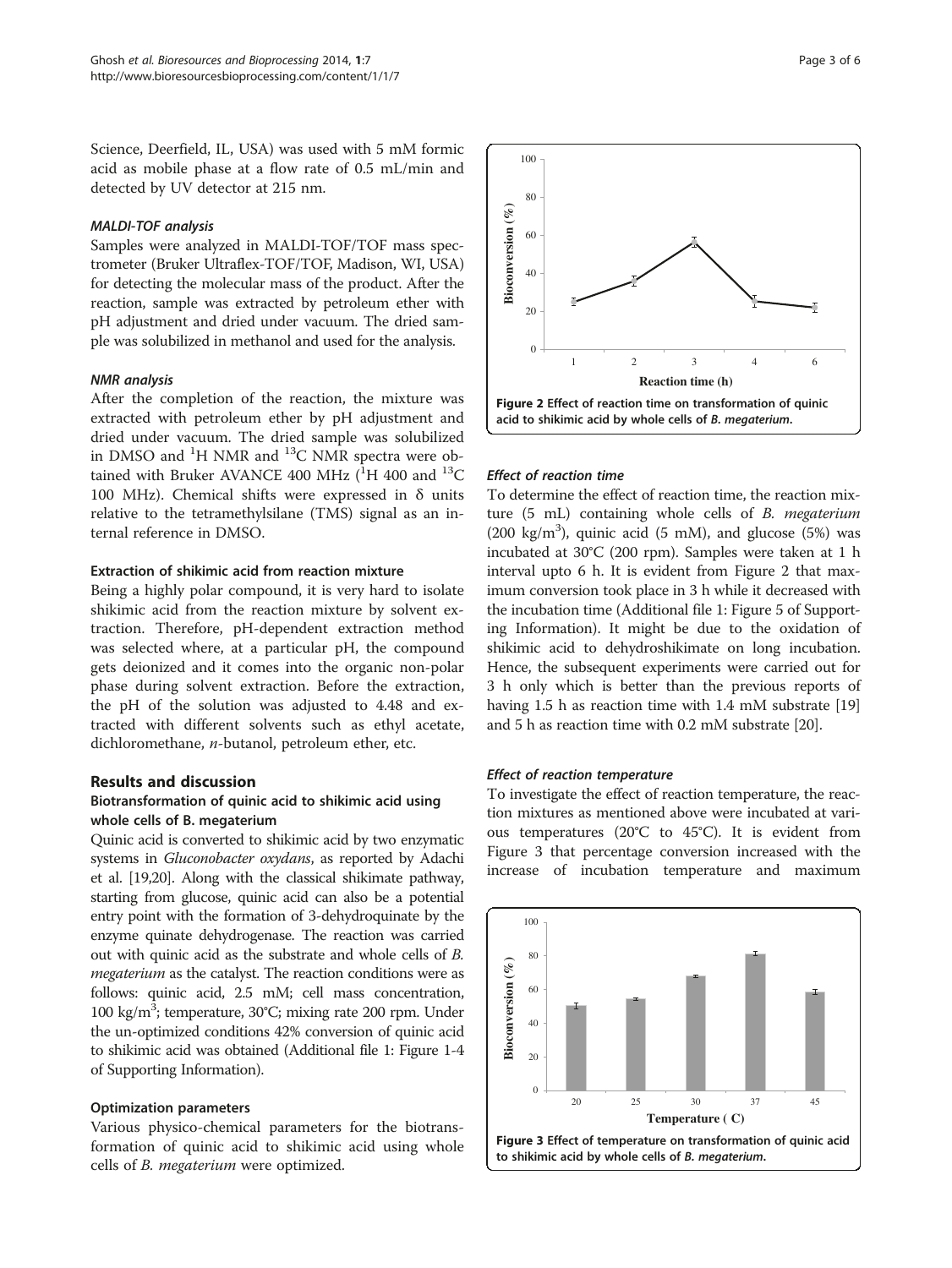conversion was obtained at 37°C (Additional file [1](#page-5-0): Figure 6 of Supporting Information). At higher temperature (45°C), the percentage conversion decreased. It might be due to the deactivation of the enzyme at higher temperature or oxidation of shikimic acid to dehydroshikimate by the reverse reaction. Biotransformation of quinic acid to shikimic acid by whole cells and pure enzyme was also reported in literature and in both the cases the reactions were carried out at 25°C [\[19](#page-5-0),[20](#page-5-0)].

#### Effect of reaction pH

To determine the effect of reaction pH, the reaction mixtures as mentioned above were incubated at 37°C having different initial pHs. The initial pHs of the reaction mixtures were adjusted between 4.0 to 9.0 using various buffers. It is evident from Figure 4 that percentage conversion increased with the increase in pH and maximum conversion was obtained at pH 7.0 which was similar to the previous reports [[19](#page-5-0),[20](#page-5-0)] (Additional file [1](#page-5-0): Figure 7 of Supporting Information). It was seen that at higher pH (7.5 to 9.0) there was a decrease in percentage conversion. It might be due to the oxidation of shikimic acid to dehydroshikimate by reverse reaction.

# Effect of substrate concentration

To determine the effect of substrate concentration, reactions were carried out with the increasing concentrations of quinic acid (2 to 20 mM). It is evident from Figure 5 that maximum conversion took place with 5 mM quinic acid and it decreased with the increasing substrate concentration (Additional file [1](#page-5-0): Figure 8 of Supporting Information). The low conversion of quinic acid to shikimic acid at higher substrate concentration might be due to the substrate inhibition. In our case, biotransformation with the whole cells of B. megaterium, a maximum of 80% conversion with 5 mM quinic acid was obtained while 55% to 77% conversion with the whole cells of Gluconobacter oxydans with 1.4 mM substrate was reported by Adachi et al.





[[19](#page-5-0)]. At higher substrate concentration (above 5 mM), quinate dehydrogenase, the foremost enzyme in the biotransformation pathway might be inhibited.

### Effect of cell mass concentration

To determine the effect of cell mass (biocatalyst) concentration, reactions were carried out with increasing cell mass concentrations (100 to 400 kg/m<sup>3</sup>). It is seen from Figure 6 that maximum conversion was achieved with a cell mass concentration of 200  $\text{kg/m}^3$  and decreased thereafter (Additional file [1](#page-5-0): Figure 9 of Supporting Information). Higher viscosity of the reaction mixture at higher cell mass concentration might be responsible for the lower bioconversion. Here, 84% bioconversion was achieved with 200 kg/ $m<sup>3</sup>$  cell mass at 3 h, while previous report mentioned a conversion of 57% to 77% at 20 h with 25 kg/ m<sup>3</sup> cell mass [\[19\]](#page-5-0) (Additional file [1](#page-5-0): Figure 11 of Supporting Information).

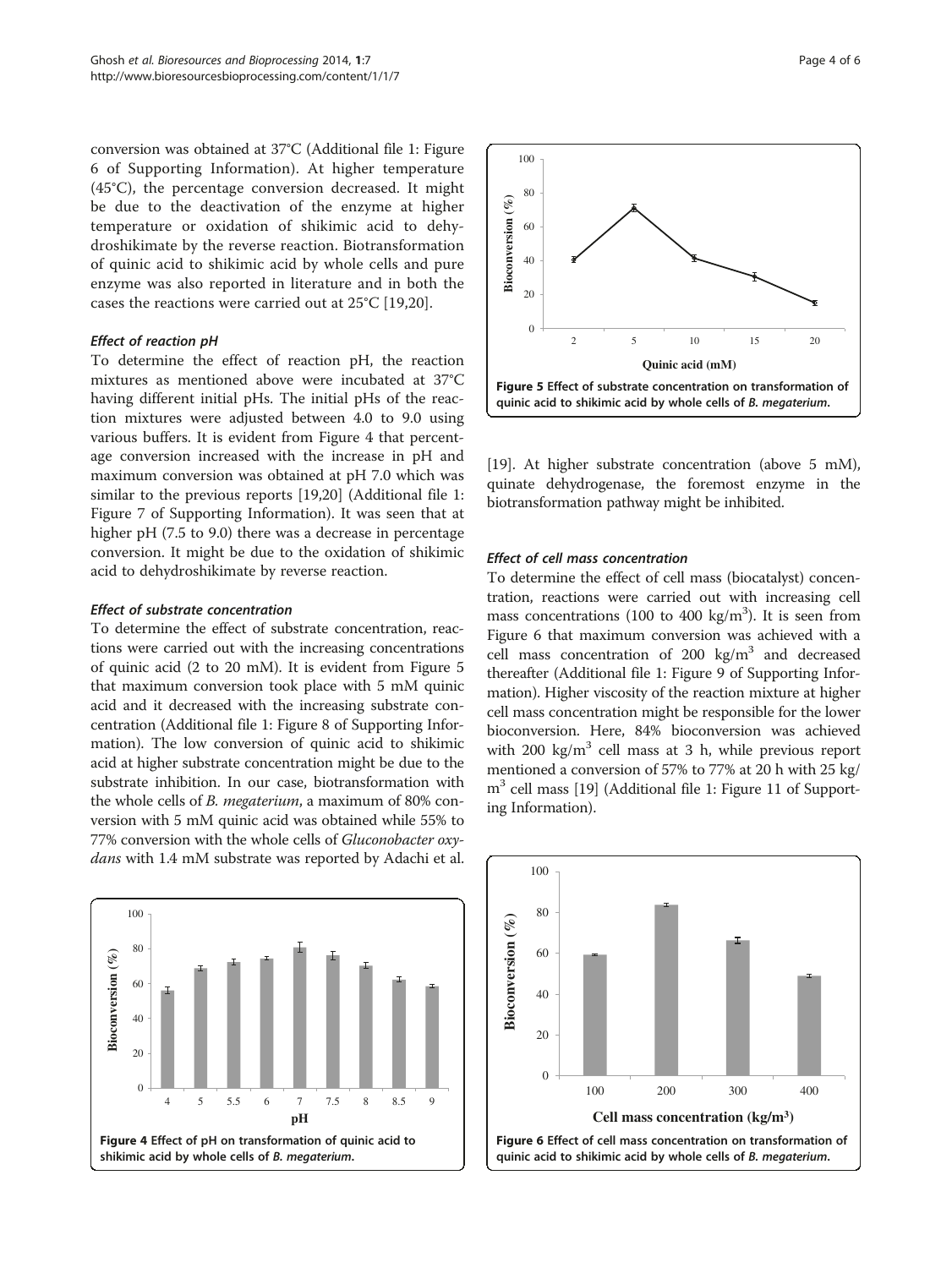

#### Effect of glucose concentration

Cofactor recycling plays a key role in the NADPHdependent enzyme biocatalysis; therefore, it is necessary to optimize the reaction condition for proper cofactor recycling [\[21,22](#page-5-0)]. To study the effect of cofactor generation, different concentrations of glucose (0.05 to 0.4 M) were used in the reaction mixture. It is evident from Figure 7 that percentage conversion increased with increase in glucose concentration and maximum conversion (81%) was achieved with 0.3 M glucose (Additional file [1:](#page-5-0) Figure 10 of Supporting Information). The conversion remained more or less same with the further increase of glucose concentration in the reaction mixture. Under the optimized conditions (37°C, 200 rpm, pH 7.0) 89% conversion was achieved at 3 h (Figure 8) while 57% to 77% conversion was reported using whole cells of Gluconobacter oxydans by Adachi et al. [[19\]](#page-5-0) (Additional file [1](#page-5-0): Figure 11 of Supporting Information).

# Optimization of downstream processing of shikimic acid from reaction mixture

The pH-dependent method was selected for the extraction of shikimic acid from the reaction mixture. After workup, the pH of the reaction mixture was adjusted to



Table 1 Extraction of shikimic acid from reaction mixture using different solvents

| Solvent         |      |                                    |
|-----------------|------|------------------------------------|
| Ethyl acetate   | 1.15 | 25.55                              |
| Dichloromethane | 01   | 22                                 |
| $n$ -Butanol    | 3.2  | 71 11                              |
| Petroleum ether | 342  | 76                                 |
|                 |      | Amount recovered (mM) Recovery (%) |

its pKa 4.48. Extraction was carried out using different solvents like ethyl acetate, n-butanol, petroleum ether and dichloromethane. Post extraction, the samples were concentrated on rotavapor and analyzed by HPLC. Maximum recovery (76%) of shikimic acid was obtained with petroleum ether (Table 1). The sample was then analyzed by matrix-assisted laser desorption/ionisation (MALDI) and nuclear magnetic resonance (NMR).

#### Identification of shikimic acid

After the completion of the reaction, product was extracted by pH-dependent method. The product was characterized as shikimic acid by <sup>1</sup>H and <sup>13</sup>C NMR and MALDI. Analytical data were as follows: <sup>1</sup>H NMR (400 MHz, MeOD): δ 2.18 to 2.22 (days, 1H), 2.69 to 2.73 (days, 1H), 3.69 to 3.70 (days, 1H), 4.01 (s, 1H), 4.38 (s, 1H), 6.81 (s, 1H); 13C NMR (100 MHz, MeOD): δ 31.69, 67.35, 68.41, 72.78, 130.82, 138.81, 170.20; MALDI-TOF-TOF: m/z 197.32, 213.32 (Additional file [1:](#page-5-0) Figure 12-16 of Supporting Information).

# Conclusion

A potential biotransformation process is reported for the production of shikimic acid using whole cells of B. megaterium as biocatalyst. Various reaction parameters (reaction time, temperature, pH, substrate, biocatalyst concentration, etc.) were optimized. Maximum conversion (89%) was achieved under the optimized condition. Biotransformation of quinic acid to shikimic acid using purified enzymes are also reported; however, it has many limitations such as the use of co-factors (NADH/NAD<sup>+</sup>) in the reaction mixture and the quick denaturation of the enzyme during the course of reaction. Although a major advantage of mass transfer limitations are omitted in a cell-free system, due to inherent problems of enzyme denaturation, which makes this method difficult. The main limitation of transformation of quinic acid to shikimic acid is the use of higher substrate concentration. The enzyme titre may be increased by the welldeveloped techniques of recombinant DNA technology, directed evolution, etc. Shikimic acid production from quinate seems to be a better alternative over its fermentative production.